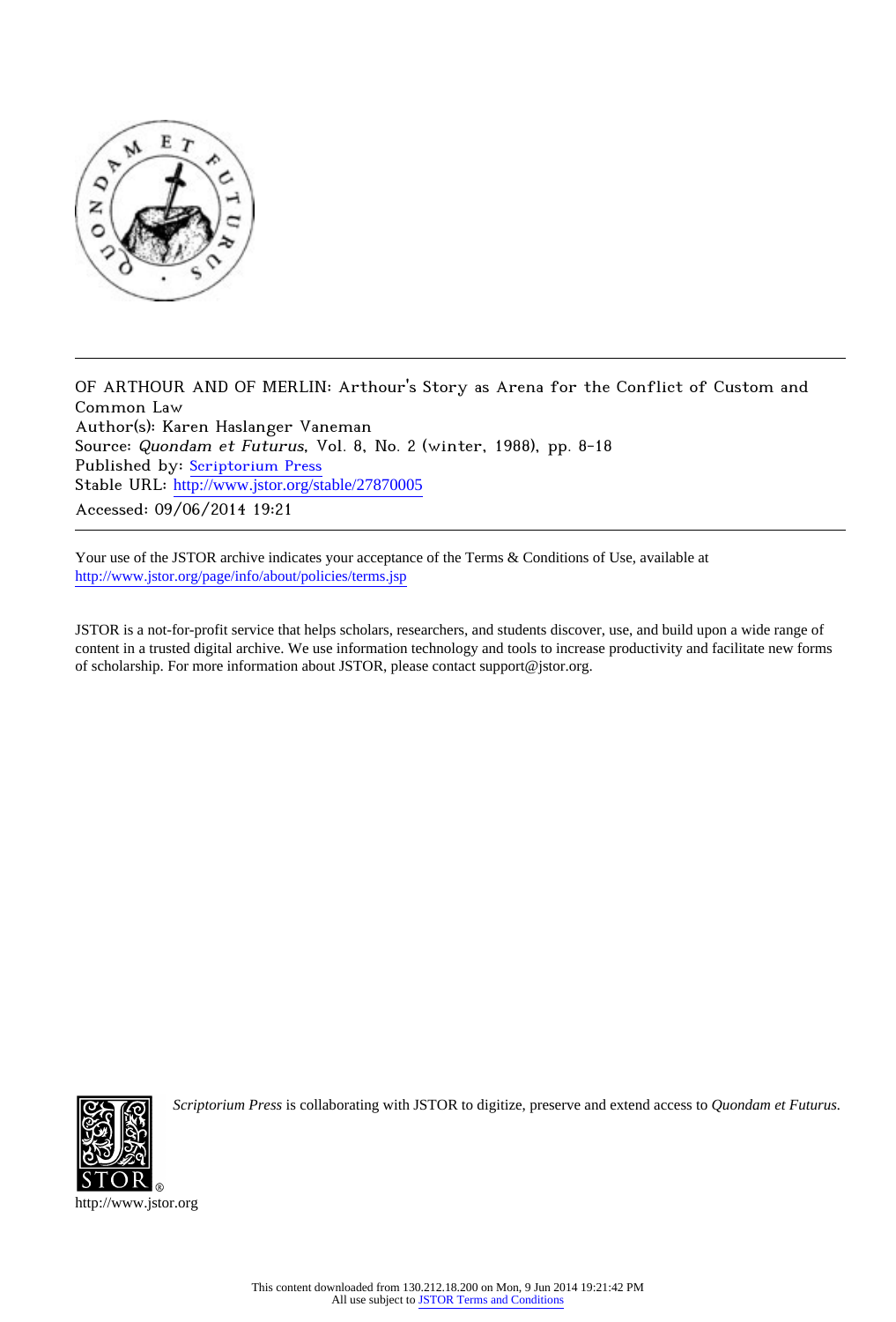analysis of the story, with a modest amount of patience and persist ence. He also gives a considerable amount of information concern ing both the anthropological and mythological aspects of the boar hunt, the incest taboo, and the mythic motif of the splitting-open of the head. Ample appendices treat both these subjects and the Junthe head. Ample appendices treat both these subjects and the Jun gian theories of the Self and Anima/Animus. Finally all this is write ten in a clear readable prose that demonstrates none of the murkiness one sometimes finds in Jungian interpretations of myth and legend. One suspects a debt of gratitude is owed to the editor Anne S. Bosch, who prepared the manuscript for publication after Layard's death. Sara Smith and Anne S. Bosch provided the illustra tions, including a useful map, and Alexei Kondratiev prepared a guide to pronunciation of Welsh names and places.<br>All in all, this is a splendid book: Well-written, informative in

All in all, this is a splendid book: Well-written, informative in several areas, a pleasure to read. I recommend it unnesitatingly to<br>those with Aethysics interests. In piece interests and to the energy those with Arthurian interests, Jungian interests, and to the ener getic general reader.

Bonnelle Lewis Strickling Vancouver, British Columbia

Dr. Strickling is co-ordinator of the philosophy department at Van couver Community College, Langara, and a therapist in private prac tice in Vancouver.

OF ARTHOUR AND OF MERLIN: Arthour's Story as Arena for the Conflict of Custom and Common Law

## by Karen Haslanger Vaneman

As generally acknowledged by legal historians, the sketch of thir teenth and fourteenth-century England lined out by legal and histori cal documents is one of a realm still comprised, even centuries after the Norman Conquest,of a number of communities or customs, each custom being so identified by its particular legal system. Since dif ferences in legal systems bespeak differences in political, economic, and social systems, it would follow that medieval England was a rich conglomerate of societies, diverging in economic, political,and social practices and values. One way of identifying these various systems is by their different inheritance customs, a process which in feudal societies played a fundamental role in marking out not only basic membership within the societies but also the hierarchies of primary and secondary relationships, the patterns of loyalty flows, the hierar chies of authoritiy and the identification of potential authority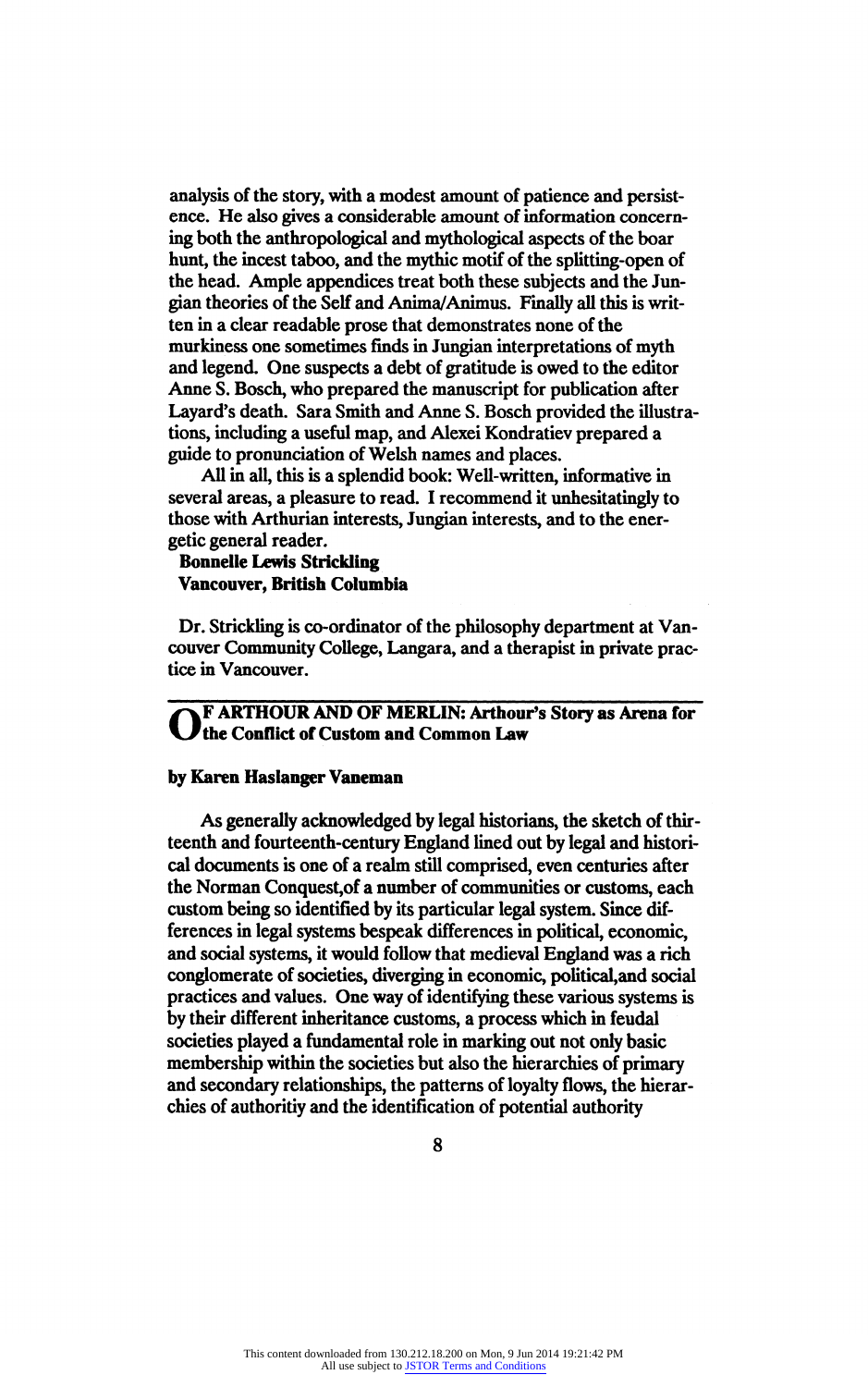figures, and each group metaperson's position within these con figurations.

These various customs with their particular inheritance practices co-existed not only with each other but also with the system being practiced in the royal court from the mid-twelfth century which be came identified as Common Law, making for a far more complex situation for all these aristocracies than is now generally ap preciated. Particularly for England's aristocrats, the thirteenth and<br>fourteenth-centuries must have demanded heightened sensitivity for fourteenth-centuries must have demanded heightened sensitivity for<br>their status, for the *Vince* Education of Herman median concerted of their status, for the Kings Edward I and II were making concerted ef-<br>fortate extend that is accessed access that will also had been ideal. forts to extend their power bases not just militarily but also juridical ly, and that on an island where plurality of customs had been tolerated for centuries.

One narrative that illustrates-in fact is built on--the existence of plural customs and conflict between custom and Common Law is Of plural customs and conflict between custom and Common Law is Of Arthour and of Merlin, a lengthy (about 10,000 lines) narrative found in the Auchinleck Codex, compiled about 1300. Previous scholarly though agreement upon more specific assignment has not been reached, for elements in it point variously to Sussex, to London, and reached, for elements in it point variously to Sussex, to London, and<br>the Kant London, from the Franch Estain de Marlin the nametime to Kent. Derived from the French Estoire de Merlin, the narrative second of its two sections is far closer to the *Estoire* than is its first, which shares similarities with the treatments of the Arthour story by Geoffrey of Monmouth, Wace, and Layamon.<sup>2</sup>And while Elizabeth Geomey of Monmouth, Wace, and Layamon. And while Enzabeth<br>Sklog in "England's Agthenet A Study of the ME Doem Agthews and Skiar, in "England's Arthur: A Study pl the ME Foem Arthour and<br>Martin, offers numerous absorptions of its Englishmese, aggring the Merlin, offers numerous observations of its Englishness, arguing that it is a purposeful redaction of its French source made for an English audience,3 its Englishness becomes significantly more English, its English audience more specific, and its value to a particular audience more visible if one reads in it in the conflict of laws, the context in which it was composed.

Probably composed in the latter part of the thirteenth century during the Great Debate with Scotland when Edward I was asserting his right to name the successor out of the thirteen contestants for the Scottish throne and imposing upon the Welsh his combination of Scottish throne and imposing upon the Welsh his combination of military and juridical imperialism,  $Of$  Arthout and  $Of$  Merlin assume within its structure the existence of a number of customs and politi cal entities within Great Britain. This assumption is behind its early episodes, the conventions of which require the audience to take cer tain behaviors as typical of certain communities other than that with which the text is communicating, behaviors taken to be humorous regardless of whether the audience understands the specific joke be hind the episode. This assumption of a plurality of systems is also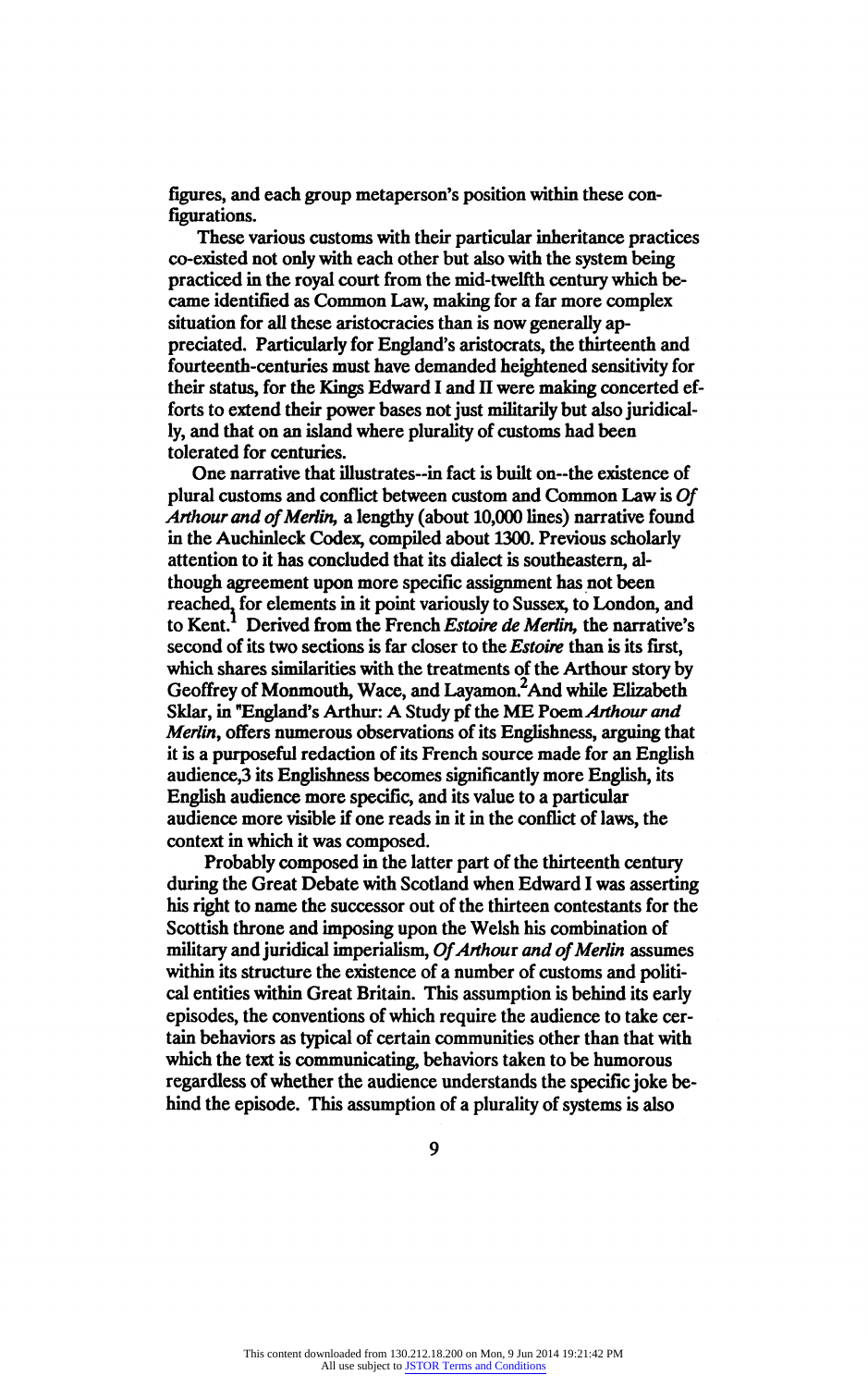behind its two basic structural building blocks: (1) that some group will oppose Arthour while certain other ones will support him; and (2) that Merlin, who is in essence Arthour's creator and mentor, is going against the political mainstream when he commits himself to bringing Arthour to the throne. To a medieval audience reading Of Arthour, Merlin must have represented the conflict of custom and Common Law.

Thus Merlin is, as the title indicates, a main protagonist in this narrative. He is insinuated into a position of influence and credibility in the mind of the audience through the use of humor directed against certain socio-politico-legal values assumed to different<br>from those of the intended on linear of free and linear the first third of from those ofthe intended audience. After reading the first third of this romance, one cannot help but take Merlin seriously and, at least for the purposes of interpretation, value what Merlin values and denigrate what he denigrates. When Arthour eventually appears as ca subject actor, it is after this preparatory third which relies upon a plurality of customs and systems, separates Merlin and Arthour from those in power, and establishes them as characters to be valued. To appreciate Merlin's function in this literary text is to begin to appreciate the possible ramifications this plurality of cus toms could have had on the historical world outside the text, that context which furnished the audience with its interpretive conven tions and assumptions about available values and behaviors. At the same time, it is also to begin to appreciate this romances as a par ticular literary text with a life of it own.

But to begin to appreciate Merlin's function in Of Arthour and this romance's use of the conflicts of custom and Common Law, we need first to recall that Uter, Arthour's father and king of Britain's kings, dies intestate. Arthour is at this time merely a swain for his foster-brother and knight Kay, son of Antor. He has never lived under Uter and Ygerne's roof and never been publically claimed as son by either Uter or Ygerne.

After long debate over succession to Uter, Arthour removes the sword Estalibore from the stone, a feat signifying, especially to the bishop's and the narrator's reading of signs, that Arthour has God's blessing to accede. At the coronation, however, many kings protest doing homage when they see the modeesty of the gifts Arthour dis tributes in return for their homage. Arthour's conception and parentage, still a secret, is not the issue; their complaint is that his gifts are what "an herlot" (here meaning a man too poor to be of the aristocracy) would offer (1.3139). Merlin, offended at the tag being applied to his protegé, asserts that Arthour is higher born than any of them and then recounts "how Artour was biyet and bore" (11.3147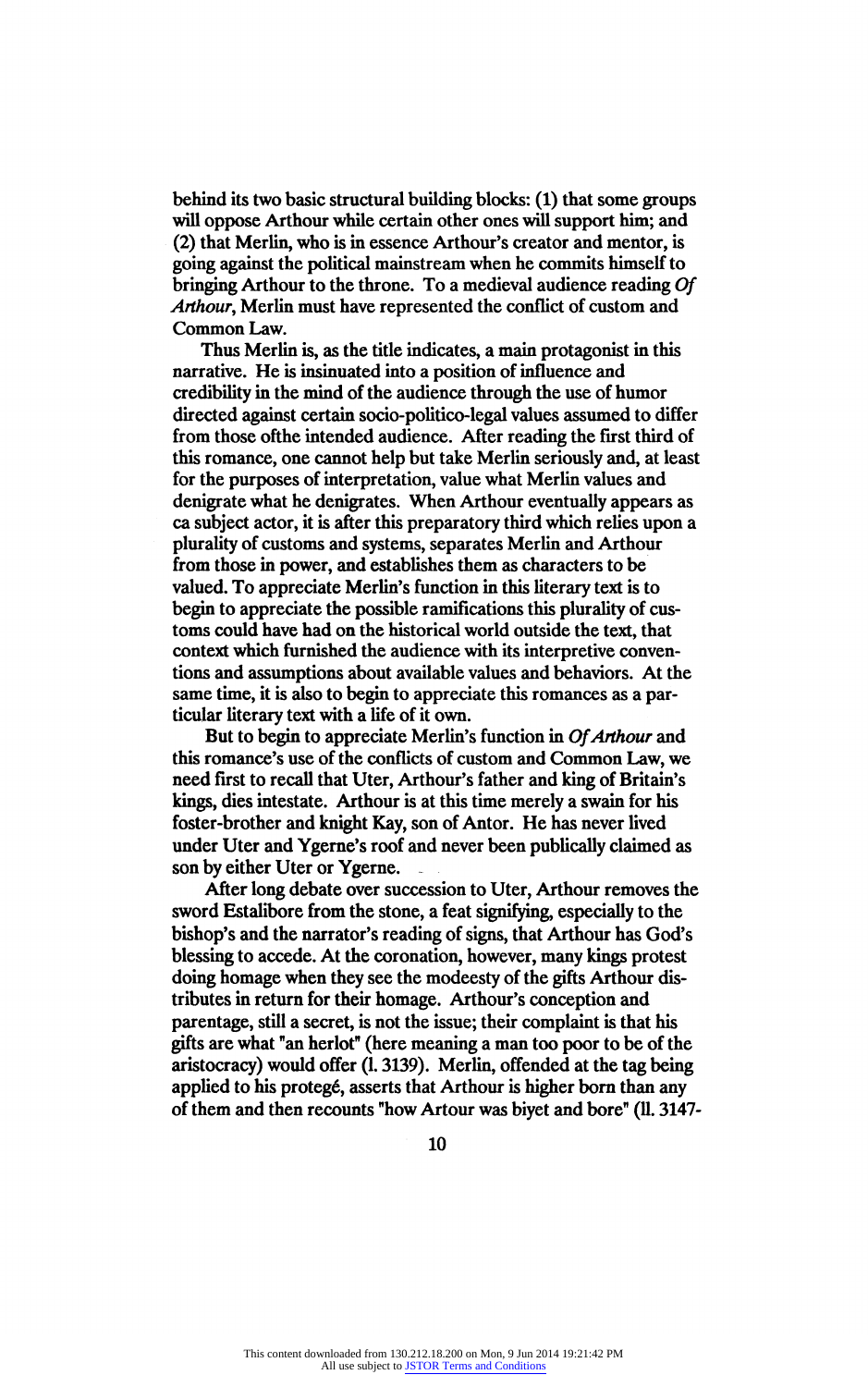48), as if that would explain his assertion. But once the kings hear that story, they refuse in even stronger terms to do homage. Charging that Arthour was begotten "thurth wiching" and is "hores stren" ing that Arthour was begotten "thurth wiching" and is "hores stren"<br>(1.2157), they suppose not only to appear him but in fact to hill him (1.3157), they swear not only to oppose him but in fact to kill him. And Merlin they see to be a "traitour" (L 3155). From this point on, another 6,000 lines, the narrative consists of episodes where charac ters make alliances with either Merlin and Arthour or the rebel kings and then act with those alignments in mind. This last two thirds of the romance in effect chronicles events after Merlin advan ces Arthour as Uter's successor from a point of view which presumes that Merlin eventually achieves his goal although the nar rative actually ends prior to that.

The scene of debate at the coronation between the rebel kings and Merlin over the legitimacy of Arthour as authority figure is sig nificant for the insight it can yield on the conflict between customs and the dominant system assumed operative in Of Arthour, which conflict is representative of the kind that could well have existed out side the text-indeed must have, given the very existence of this piece of literature-in the England of the thirteenth and fourteenth centuries.

These rebel kings, who are the vast majority at the coronation, had obviously come with certain assumptions about the amount of wealth a metaperson eligible for the kingship would have, wealth which would in turn be a sign of the eligible figure's legal and political competency. Arthour's failure to meet those expectations indi cated to them that he was not therefore deserving of the highest position in the realm. Then, once his origins became known, their objection changed in category and in vehemence. The epithet ap plied to him moved from "herlot" to "hores stren," at which point it can be assumed that Arthour was no longer protected under the law, for now the kings aspired to kill him. And Merlin at this point has become a "traitour" in their discourse, a clear signal that the kings hold his behavior to be not just immoral but legally and politically subversive to the assumed dominant structure. These kings are, to repeat, not the minority at Arthour's feast yet to the narrator they are always the 'rebel' kings.

In this scene, the audience is expected to perceive in conflict two significantly different definitions of the epithet-or sign~"her lot": the one of the kings which denotes a socio-economic-political slur based on one's identification in terms of property/wealth, and the one of Merlin's which denotes a socio-legal-political slur based on the precise identity and blood quality of one's biological parents. This one epithet, which is really two, is being used to signal the con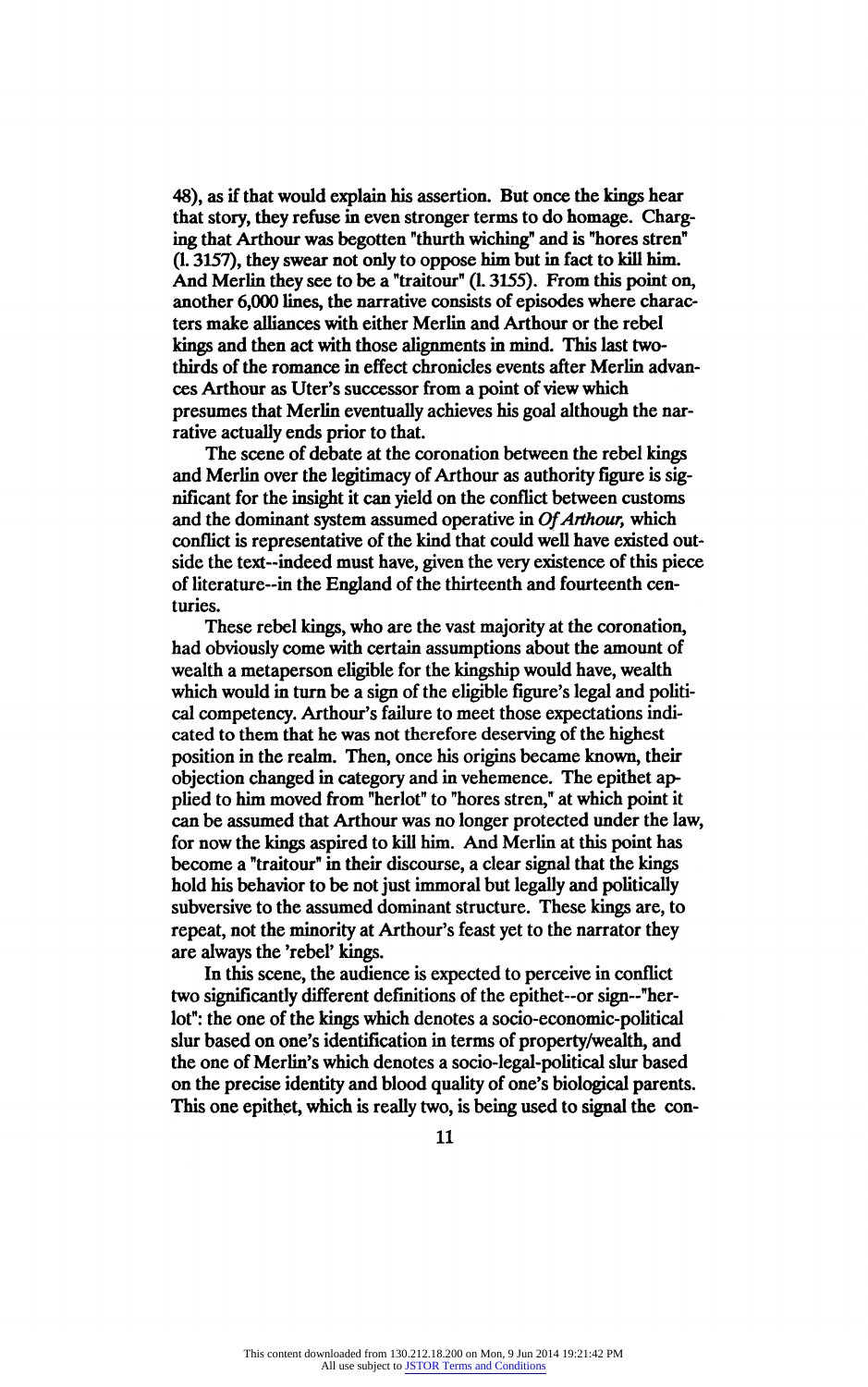frontation of customs within the text, or, in historical terms, the con frontation of custom and Common Law. Accompanying these two revealing distinct political, legal, social, and economic systems in conflict over the criteria for identifying the metapersons competent conflict over the criteria for identifying the metapersons competent<br>to be an authority forme. More fundamentally these are value ave to be an authority figure. More fundamentally, these are value systems in conflict over the way in which the power structure reproduces itself, and that includes necessarily the matter of biologi cal reproduction.<br>Significant signals in the text indicate that the rebel kings repre-

sent the Common Law as we find it in De Legibus et Consuetudinibus sent the Common Law as we find it in De Legibus et Consuetudintor<br> $\mathcal{L}_{\text{tot}}$  is the latter has reason to Partiau in Denotion in Denotion in Of Dem Angliae, better known as Bracton. The sections in Bracton, "Of Persons" and "of Acquiring Dominion" present views of persons which replicate the criteria these kings use to identify authority figures. A cording to *Bracton*, the usage of the realm is to relegate to the class of *spurii* all those sprung from condemned intercourse, that being inof spurii all those sprung from condemned intercourse, that being in tercourse involving a person already wed or two who could not be  $\frac{1}{2}$ wed at the time of intercourse.<sup>4</sup> Of these *spurii*, Bracton writes in a subsection entitled "Of the Differentiation of Children" that they are "suited for nothing,"(II,31) and in "Of Acquiring Dominion" that they "are excluded from all benefits" (II,186). In "Of the Differentiation," are excluded from all benefits" (11,186). In "Of the Differentiation," Bracton treats those conceived in adultery with monsters and prodigies, comparing them as he excludes them from the category of liberi and therefore from all benefits (II,31). The view rendered in Bracton, which is presented as an encoding of the long-standing usages of the Royal Court of English kings, had also been asserted more than once by England's most powerful and vocal baronage when Rome attempted to impose on English definitions of legitimate heirs one that said that subsequent marriage between parents legitimated offspring born prior to the marriage. But as far as the English barons, Bracton, and these 'rebel' kings are concerned, a person conceived in adultery was a bastard and as such was never to inherit.

The group immediately supportive of Arthour, however, obviously does not hold to *Bracton's* account of the law of the kings of viously does not hold to *bracton*'s account of the law of the kings of England. Much smaller than the group of the rebel kings, it consists only of Merlin; Uter's chamberlain Ulfin (a Pictish name); two who had come with Ygerne into the retinue of Uter-Iordaines and Bretel; Arthour's foster father Antor, who promises to support Ar thour on condition that Arthour name his son Kay to be steward; and the bishop. None of these is royalty and none has his own politi cal domain as do the rebel kings. In addition to these, there are the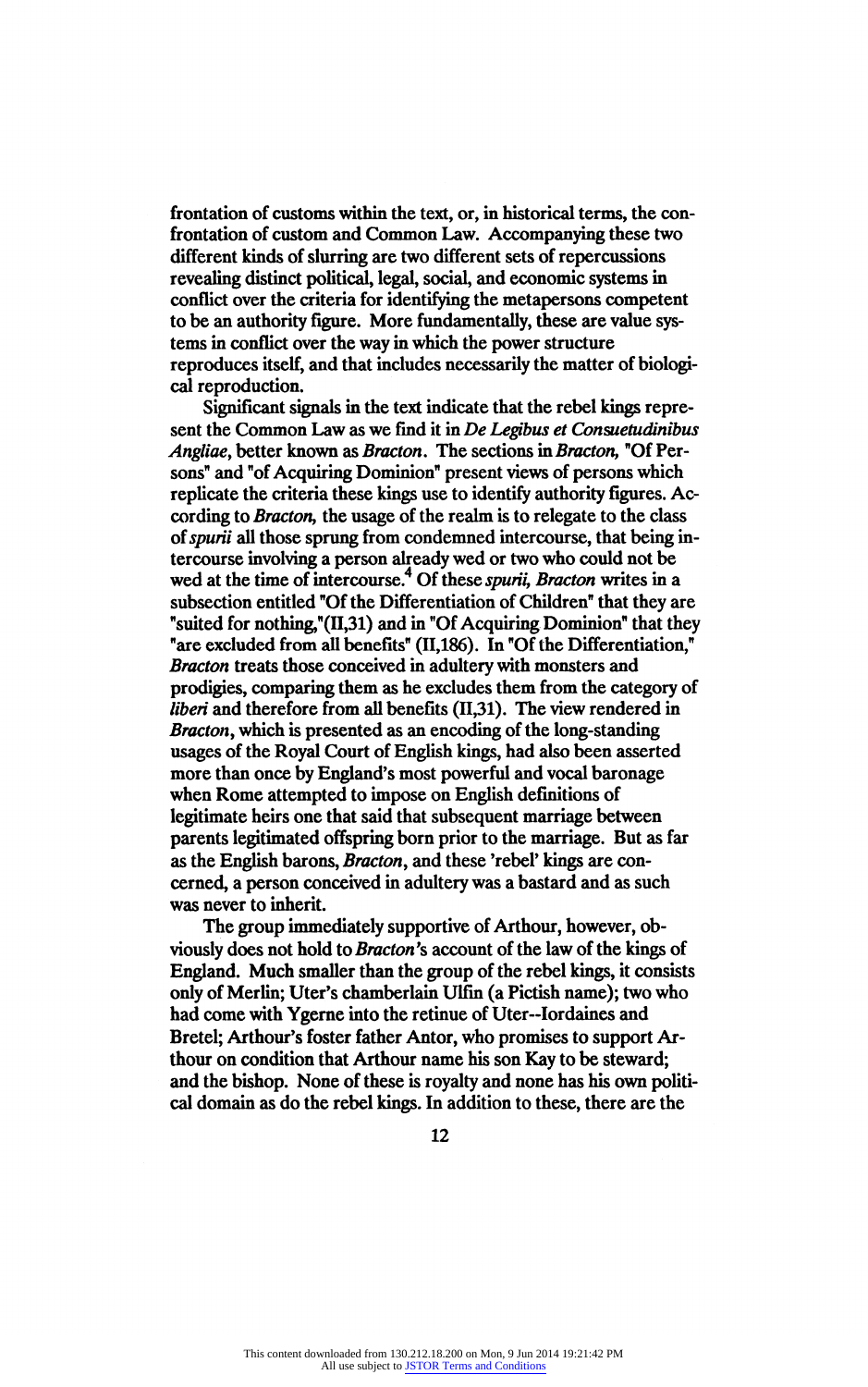"men of fot," obviously simple people, to whom the narrator points with large gestures twice (11.3191-4 and 3339-42).

Then a good 1200 lines further into the conflict actors more im portant to Arthour's future hove into view: the three wedded daughters of Ygerne and the Duke of Cornwall and their sons. Each of these daughters had been wed to kings the same time Ygerne had been wed to Uter, and each of these kings is among the more impor tant of the rebels.

As these groups of actors extend their support to Arthour, their language indicates that while the end is the same-acceptance of Ar thour as legitimate ultimate authority figure-the reasoning proces ses and politico-legal systems which allow for that acceptance are not identical. The various systems/customs are represented by, in not identical. The various systems/customs are represented by, in order or appearance in and importance to the narrative, (1) brete and Iordaines, (2) the bishop, and (3) the three daughters of Ygerne by the Duke of Cornwall.

The language of Bretel and Iordaines indicates that they care nothing about paternity or adultery or marriage in this case-only about the fact that Arthour descends from a female sprung from their own group; they swear to be Arthour's men:

...for the loue of Ygerne fre

Her leuedi that hadde be. (See 11. 3029-34)

The language attributed to the bishop, on the other hand, indicates yet another custom/legal system. The narrator's account of the bishop's reaction shows that he values only the identity (and nature) of Arthour's paternal bloodline. When he is told by Iordaines and Bretel how Arthour was begotten of Ygerne--that being exactly the communication transaction that takes place-he:

... thonked God so gode

That he was of the kinges blode. (11.3039-40)

And this he says to men who, it is to be noted, clearly value Arthour's relationship to Ygerne over his relationship to Uter. Cer tainly Merlin has here two different customs with which to work, but neither has the narrow definition of legitimate heir that the rebel kings and Bracton would want to perpetuate.<br>Yet another custom/system is revealed through the language of

Yet another custom/system is revealed through the language of the wedded daughters of Ygerne and the Duke ofCornwall, another which does not see Arthour as "excluded from all benefits" as a reuslt of the nature of his conception. These three daughters are the mothers of the actors who are most militarily instrumental of all the supporting characters to the success of Merlin's plans. Their lan guage shows that they value Arthour first of all because his mother is the same woman as their mother, and significantly, they see Arthour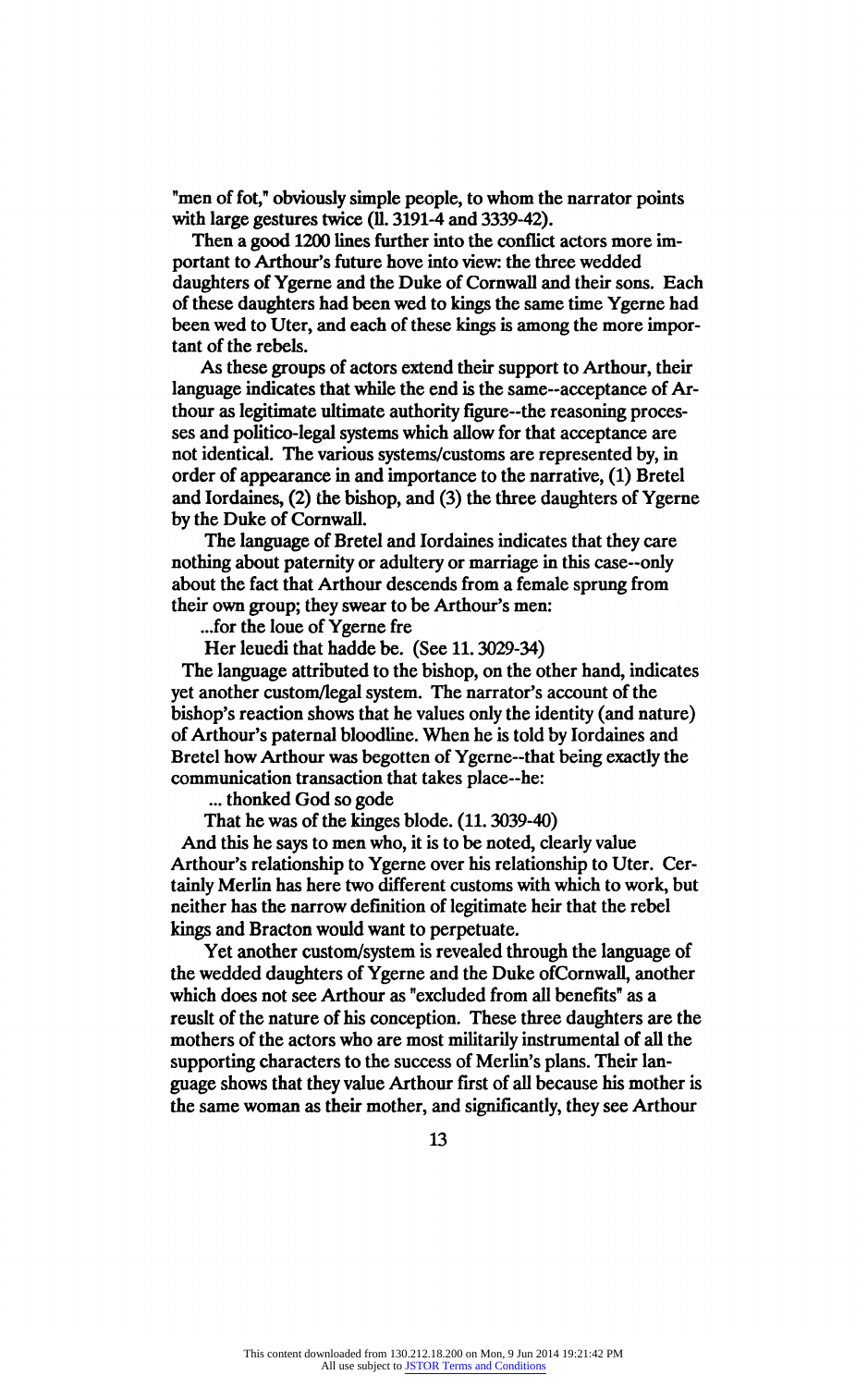as their brother, not as their half-brother. This perception of their<br>relationship to Arthour gains further significance in view of the fact relationship to Arthour gains further significance in view of the fact<br>that the taun half has the is used in this taut as hate significant has the that the term half-brother is used in this text only to signify a brother begotten by one's father on another woman (see 1.7660). As one mother, Blasine, says to her son:

...'Sone so God me kepe<br>Mi brother king Arthour is

Mi brother king Arthour is<br>In one wombe we weren you

In one wombe we weren ywis'  $(II. 4576 - 78)$ 

In addition to viewing Arthour as their full brother, all of these sister-mothers view Arthour as rightful king whom their husbands should not oppose, but their language keeps separate their blood relationship to him and his right to the crown. They do not claim that he is king because he is Ygerne's son and their brother, but simply assume that he is both. They also assume that since Arthour is their brother, their sons should show primary loyalty to him, even though the sons' fathers are leaders among the rebel kings. As far as these mothers and their sons are concerned, the problem is with the fathers, not with Arthour and Merlin. Given their assumption that Arthour is a legitimate member of Ygerne's line and that in the cases of two of these sister-mothers their sons should seek him out to serve and become knighted, the text (or rather its composer) must be also assuming that *maritagium* is operative for two of these mothers, and maritagium moving through Ygerne's line. (Maritagium was in essence a pre-mortem inheritance coming with a daughter upon her marriage and seting up a bilineal transmission system since the securing of it required the daughter's offspring to show at least fealty to the daughter's line even in cases of "free marriage.") Their language and their behaviors, encouraging their sons to seek Ar thour and outfitting them to do so, show clearly that for them Ar thour was king by right and equally a rightful offspring/member of Ygerne's line. Nothing about his conception precludes for these sister-mothers any of these legal competencies or relationships for Arthour.

Essential to the success of Merlin's plans is that the sons of these women be good mothers' sons, and true to Merlin's expecta tions, they perceive Arthour as their nem (a term denoting one's uncle through one's mother) and act as loyal nephews, protecting his demesne and its peoples around southeastern England, and especial ly London, against invading Sarracens while Arthour is off aiding King Leodegan (who is under attack from his Irish foe evidently for access to his daughter Gwenour). Since Arthour's interests are being protected in the one area where the inhabitants had acknow ledged him king, he is free to follow Merlin's plan of aiding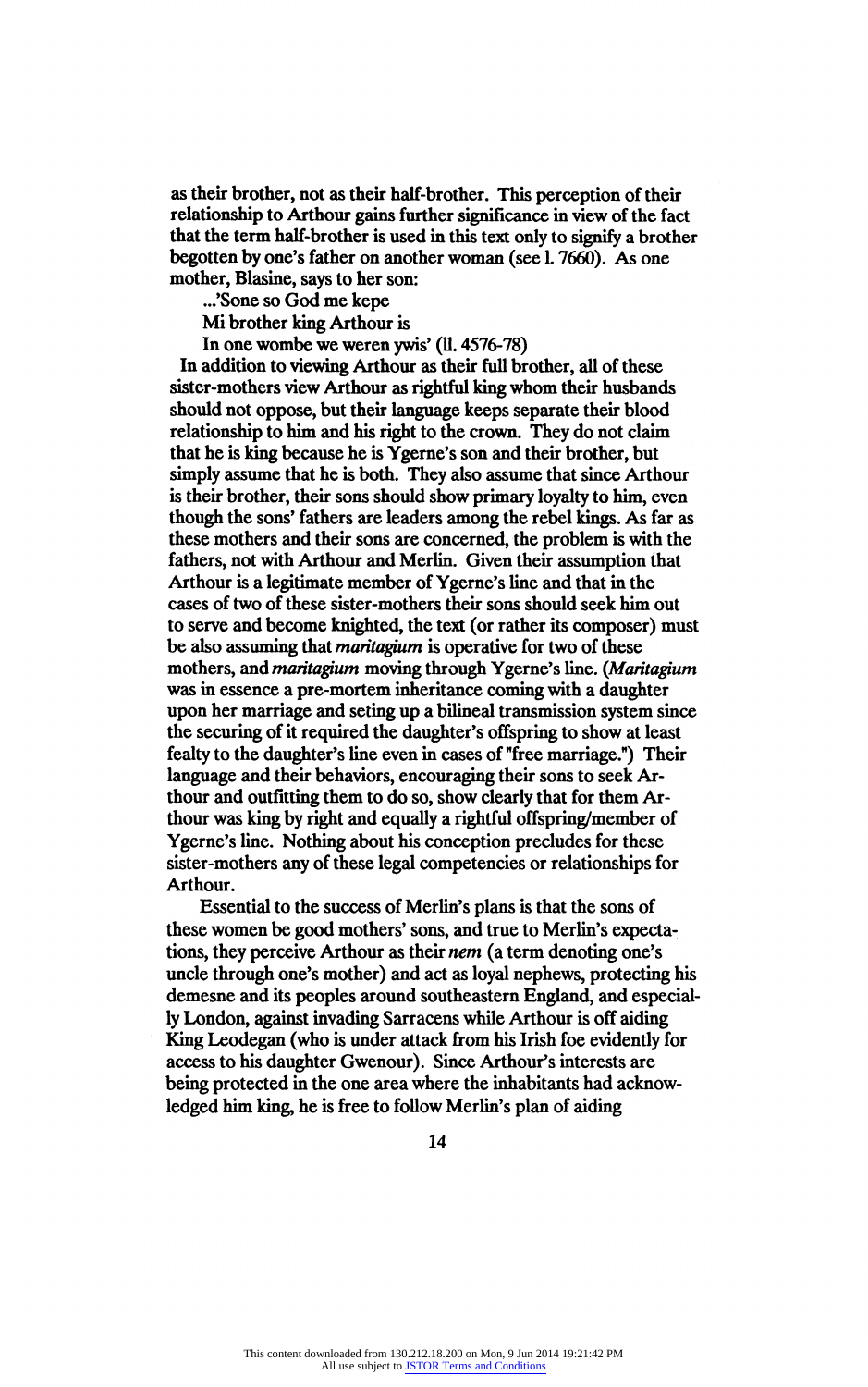Leodegan in order to be given Leodegan's daughter as wife out of gratitude. These mothers' sons thus serve Arthour's interest in two ways, freed as they are by their custom to take him as their *nem* and legitimate political and familial authority figure.

Further light can be shed on the custom which this writer is prioritizing through these characters by examining the exchange beprioritizing through these characters by examining the exchange be tween the mother Hermesent and her son Ywain. This mother-son duo is only brought into view long after the other two sets, the sons of which have been successfully protecting their nem's interests against the invaders for much of the intervening 3,000 lines. But al though leisurely-seeming to the modern reader, this duo is not so be cause they hesitate to see Arthour as Hermesent's brother or as rightful king. Rather this young man's inactivity is the privilege that comes to a son whose mother has inheritance through her father and is not carrying the tie that *maritagium* imposes upon a wife's offspring. Through both narritival explication and dialogue between mother and son, we learn that Ywain is inheriting an honour through his mother while his older half-brother, born by "another quen" to his father, will be inheriting his father's heritage. Given the narrator's language in his introduction of this scene, particularly his use of the word descent, and the total absence of pressure on this son to seek his nem (ll.7635-82), which pressure had been built into the dialogues between the other two mother-son sets, one is led to conclude that Hermesent and her heir are not financially and legally tied to Ygerne's line through *maritagium* and instead are the heirs of the Duke.

It is to be noted that this daughter is the youngest of these three daughters of the Duke and Ygerne, an interpretation based on the naming convention which takes the last-mentioned offspring of a se quence to be the youngest. Such a sequence is used, i.e., listing Her mesent third, whenever the narrator refers to all three of these daughters. And this inference/information allows us to delineate fur ther this prioritized custom.

The custom of preferring the youngest daughter when plural daughters survived in the absence of sons is evidenced in ministers' accounts in South Wales and Gwent, and it is well known that Cornwall, the home assigned to these daughters, has historically been associated with South Wales. Further, this practice of taking the youngest as nearest heir was commonly followed with offspring<br>of either gender in Cornwall and the southeast of England. Known of either gender in Cornwall and the southeast of England. Known as Borough English custom, it was particularly popular in Sussex  $\frac{1}{2}$ and the London-Middlesex area, the area of provenance of  $\mathcal{O}f\mathcal{A}$ thour and of Merlin. Given that this custom would have been known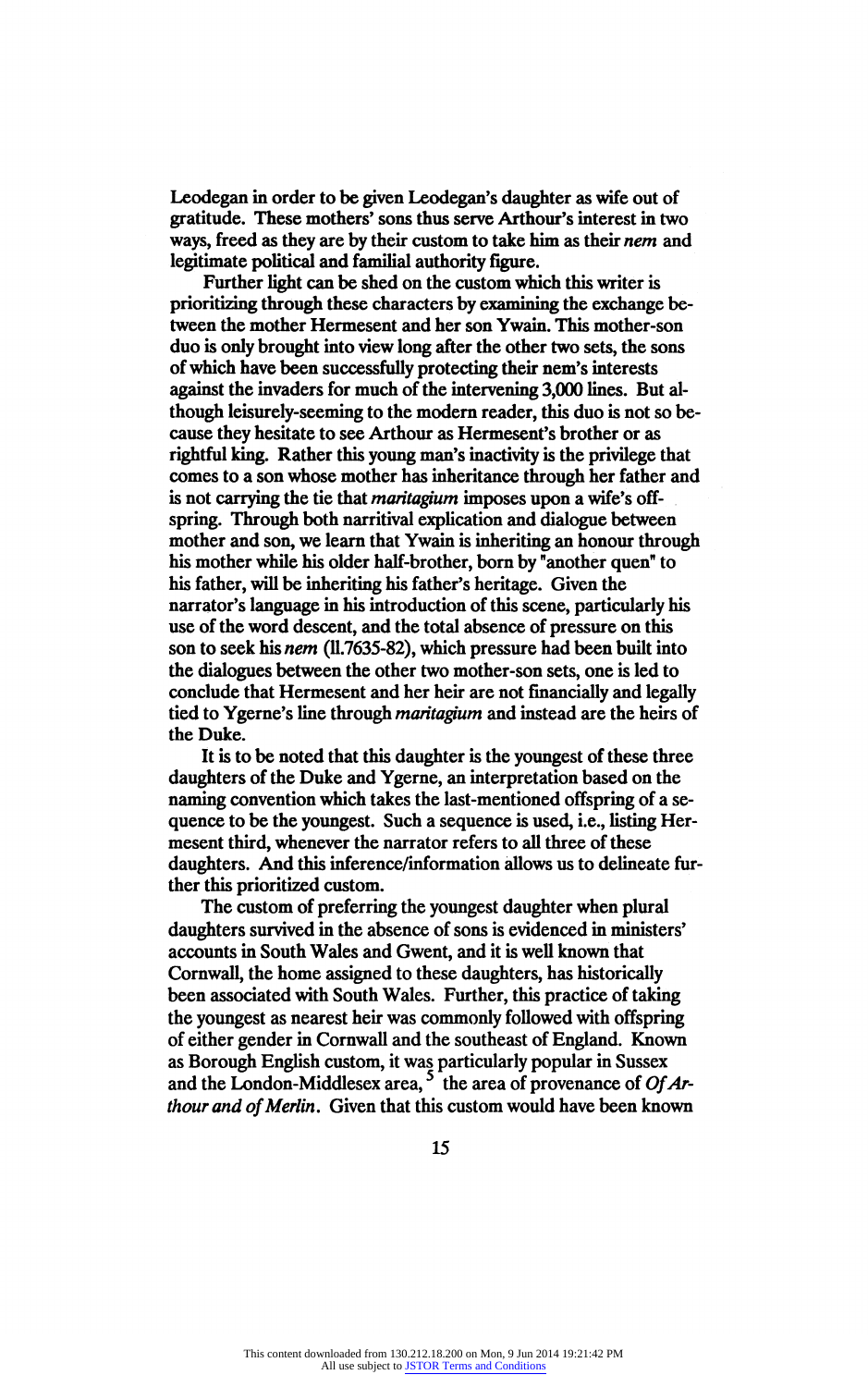to an audience in southeastern England, the dialectical home of Of Arthour, the situation of these offspring of Ygerne and the Duke would have been easily interpreted.<br>Yet another fundamental difference between the basic sys-

tem/custom being prioritized in Of Arthour and that of Common Law has to do with reproduction. Obviously these sister-mothers Law has to do with reproduction. Obviously these sister-mothers and their sons do not view Arthour's conception as the treasonous assault on the system the rebel kings take it to be. Since the kings see Merlin's behavior as not merely a moral offense but rather and  $\frac{1}{2}$ political and legal one, they must be assuming that access to women for reproduction is a political and legal matter, not just a private, moral one. For them, unions for reproduction (at least of the politi cal hierarchy) must be controlled, something accomplished most ef fectively by their legally relegating into a class of non-persons all propriate political senior(s). Further, since the rebel kings point to propriate political senior(s). Further, since the rebel kings point to Ygerne as a whore when they call Arthour "hores stren," they must also be assuming that the female who conceives in a union not pre approved is a whore. And their perception of Ygerne-the opposite of that of a victim to be pitied-implies that they must also assume that a female who conceives brings something of will, or at least of acquiescence, to that intercourse, something, at least, which she acquiescence, to that intercourse, something, at least, which she could have chosen not to bring. They must be sharing a view of conception found in the medieval British legal texts Britton, The Mirror of Justices, and Bracton and acted upon by the Royal Court justice presiding over the 1313-14 Eyre of Kent. All of these voices work with the belief that conception cannot occur without the consent of the female. That belief surfaces in each case in discussions of rape, as each either points out or bases a decision on the belief that a man appealed of rape can clear himself by asserting that the female could appealed of rape can clear himself by asserting that the female could not have been corrupted against her will because she conceived a<br>have her will be come in the conce here is the speed and conceived child by the man "at the same hour." In such eyes, Arthour would be proof that his mother, while married to the Duke, acquiesced to Uter, making her an adulteress or whore and her offspring a spurius. And Merlin's threat to that system would lie in the magic he could work for men who wished to gain access to aristocratic women, a way to persuade women to acquiesce when they shouldn't. With a man with such power around, how could the politcal seniors retain control over reproduction of the political hierarchy?

In the legal systems of the various supporters of Arthour, however, legal control over reproduction must not be as basic to the internal stability/reproduction of the systems as it is for the rebel kings. The more laissez faire attitude toward reproduction which as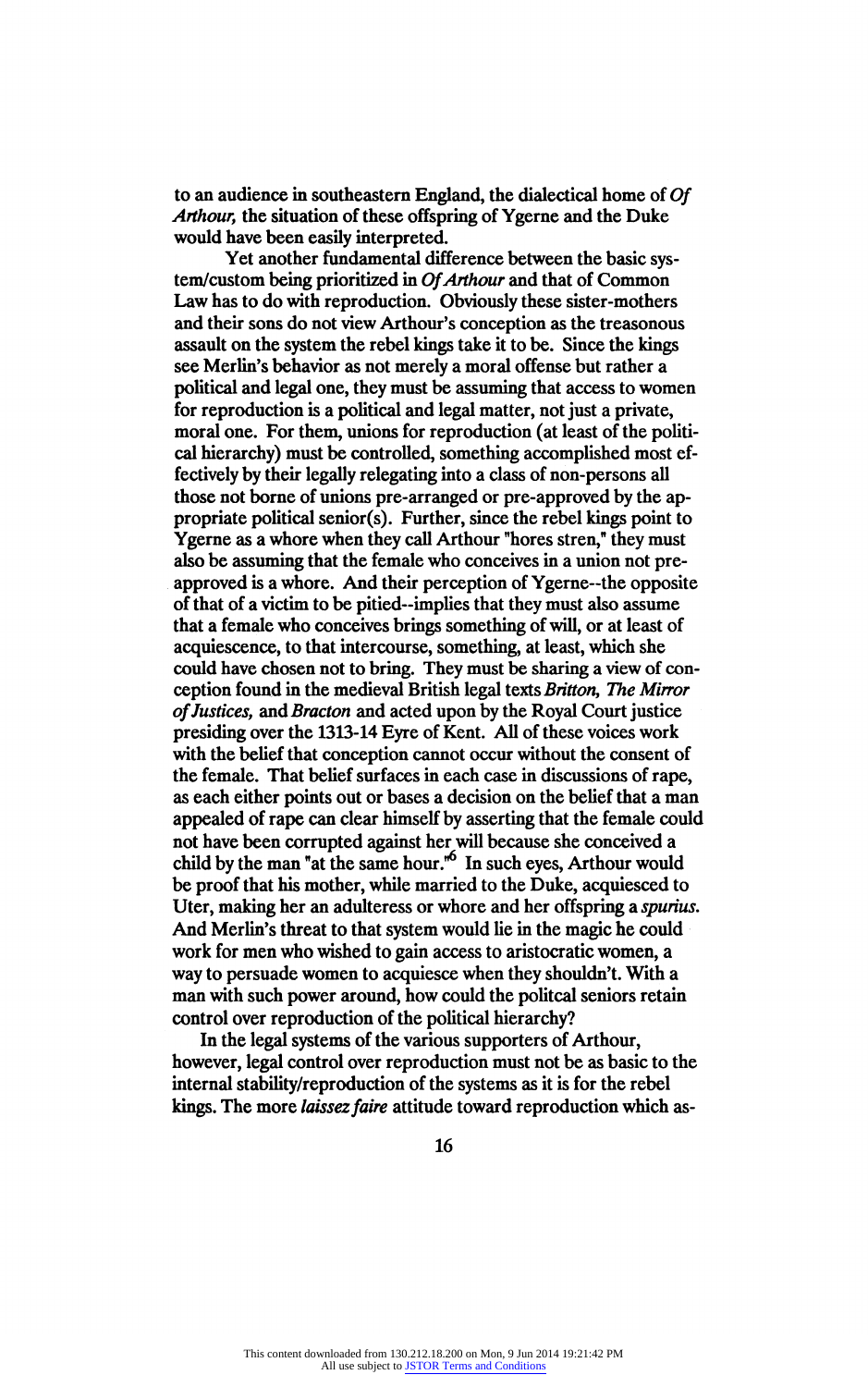sumes it to be a personal matter is clearly part of the legal systems described in the Welsh codes, particularly again those of southern Wales. It is also a part of the system behind The Mirror of Justices, a legal treatise assigned a London author and home and hence in the legal treatise assigned a London author and home and hence in the area where Borough English would have been a common custom.

With Of Arthour and of Merlin, then, we have a literary text built on the conflict of custom and Common Law and one that as sumes the existence of at least three customs ~Iordaines and Bretel's, the bishop's, and the sister-mothers' - in conflict with Com mon Law. I would assert, moreover, that any aristocrat worth his or her status would have recognized that immediately and would also her status would have recognized that immediately and would also have seen politico-socio-legal conflict to be inherent in the Arthur Merlin story. As in any conflict, more than one point of view toward it would have been available. Interestingly, Merlin and the narrative cooperation in subduing the rebel kings, whose systemic values cooperation in subduing the rebel kings, whose systemic value resemble so closely those encoded in Bracton and predominant in the<br>Kingle Count in the first third of the fourteenth continuumber the King's Court in the first third of the fourteenth century,when the Auchinleck was evidently compiled.

Obviously this prediction about legal history would not have been appreciated by all English men and women. It could have been, however, by audiences with customs still existing in the early fourteenth century not only in Wales and Cornwall but also in fourteenth century not only in Wales and Cornwall but also in southeast England. And since the "ancient practices" encoded in The Mirror sit comfortably with the values being assumed and prioritized in Of Arthour, and since The Mirror includes Arthour in its list of kings of England in a way that indicates he was no extra-legal oc cupant of the throne, one would be inclined to allow that The Mirror's primary audience would have been an audience approving of this romance.

Indeed, for a family of aristocracy in a custom outside that prioritized at Court, it would make good sense to have a text like Of Arthour and of Merlin so that the family members could be entertained with the proper views of significant relationships and primary loyalties and the behaviors appropriate and even valuable to the per petuation of those views. Members of other systems might have wanted some emending done on this narrative-perhaps a little, per haps a lot.

Karen Haslanger Vaneman received the MA. from Ohio State University and the Ph.D. from Wayne State University in 1986. She is presently Visiting Assistant Professor at Grand Valley State University in Michigan. This paper was originally presented at the International